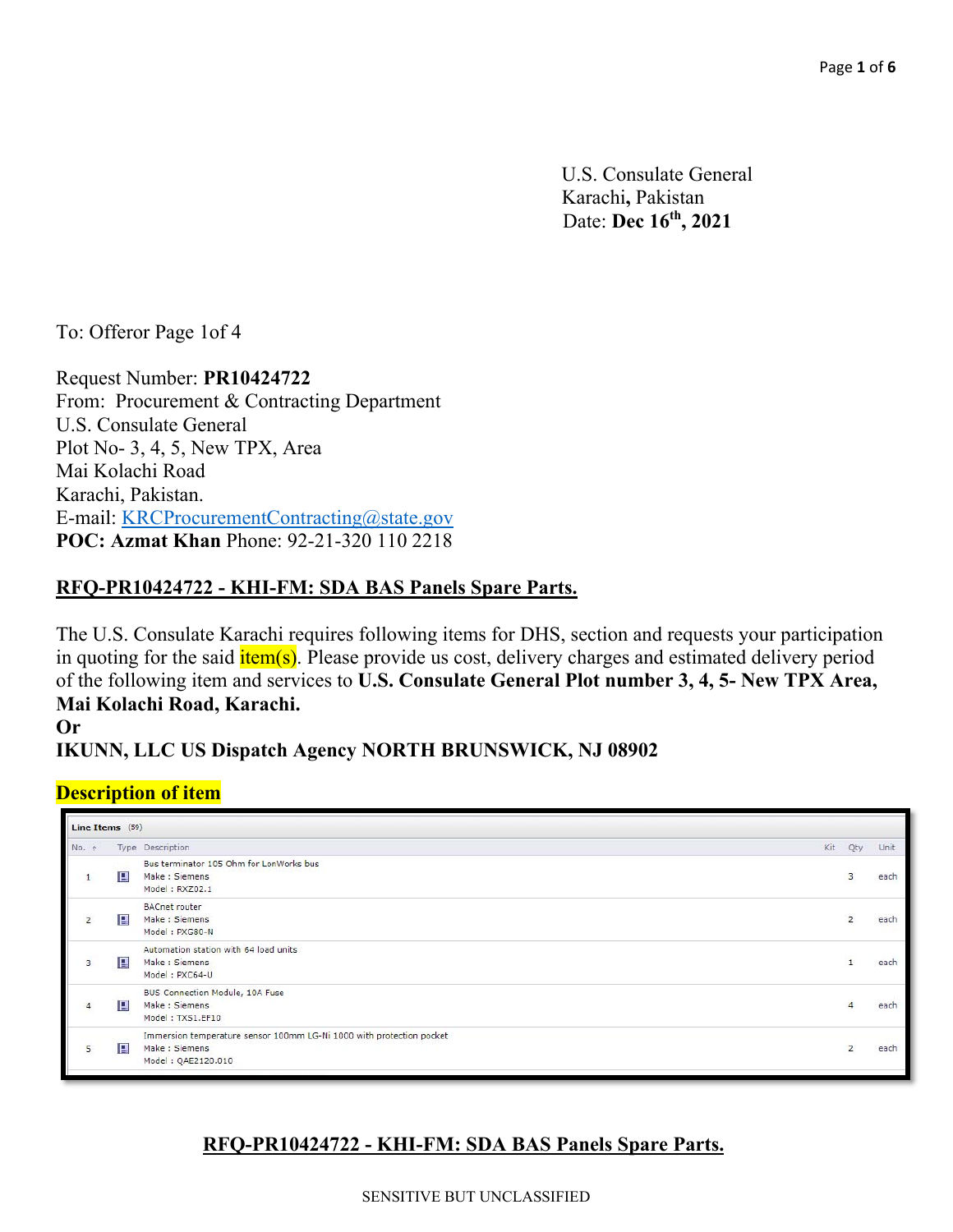| 6  | 目 | Duct temperature sensor 40 cm LG-Ni 1000<br>Make: Siemens<br>Model: QAM2120.040                   |                | each |
|----|---|---------------------------------------------------------------------------------------------------|----------------|------|
| 7  | 目 | Duct sensor for humidity (DC 010 V) and temperature (DC 010 V)<br>Make: Siemens<br>Model: QFM2160 | 5              | each |
| 8  | 日 | Duct air quality sensor CO2+Temperatur+rel. air humidity<br>Make: Siemens<br>Model: QPM2162       | 2              | each |
| 9  | 目 | Room air quality sensor CO2<br>Make: Siemens<br>Model: QPA2000                                    | ,              | each |
| 10 | 日 | Duct air quality sensor CO2<br>Make: Siemens<br>Model: QPM2100                                    | $\overline{2}$ | each |
| 11 | 目 | Air duct differential pressure sensor, -5050 Pa<br>Make: Siemens<br>Model: QBM65-1U               | 5              | each |
| 12 | 目 | Differential pressure sensor (010 V) 01500 Pa / 03000 Pa<br>Make: Siemens<br>Model: QBM66.203     |                | each |

| 13 | 目 | Differential pressure sensor for liquids and gases 0400 kPa<br>Make: Siemens<br>Model: OBE64-DP4                                                                 | $\overline{2}$ | each |
|----|---|------------------------------------------------------------------------------------------------------------------------------------------------------------------|----------------|------|
| 14 | 目 | Connection kit to mount QBE63/64/2000<br>Make: Siemens<br>Model: AQB51.1                                                                                         | 3              | each |
| 15 | в | Duct sensor for air velocity<br>Make: Siemens<br>Model: QVM62.1                                                                                                  | $\overline{2}$ | each |
| 16 | 目 | Differential pressure monitor, 1001000 Pa<br>Make: Siemens<br>Model: QBM81-10                                                                                    | 3              | each |
| 17 | 回 | Flow switch for use in hydraulic systems<br>Make: Siemens<br>Model: QVE81.13                                                                                     | 3              | each |
| 18 | 目 | Safety temperature limiter fixed 95 °C, pocket 100 mm, capillary 700 mm<br>Make: Siemens<br>Model: RAK-ST.010FP                                                  | 20             | each |
| 19 | 目 | Protection pocket, perforated, 200 mm<br>Make: Siemens<br>Model: ALT-AB200                                                                                       | 20             | each |
| 20 | 日 | Air damper rotary actuator 2-position, AC/DC 24 V, 7 Nm with spring return 90/15 s, 2 switches<br>Make: Siemens<br>Model: GMA126.1E                              | 5              | each |
| 21 | 日 | Rotary air damper actuator AC/DC 24 V / DC 01Â0 V, 7 Nm with spring return 90/15 s, switches<br>Make: Siemens<br>Model: GMA166.1E                                | 5              | each |
| 22 | 目 | Actuator for fire protection dampers 2-position, AC/DC 24 V, rotary actuator 7 Nm with spring return 90/15 s, 2 switches<br>Make: Siemens<br>Model: GNA126.1E/12 | 3              | each |
| 23 | П | 2-port seat valve, external thread, PN16, DN40, kvs 25<br>Make: Siemens<br>Model: VVG44.40-25                                                                    | з              | each |

| 24 | 目 | Malleable cast iron fitting G 21/4" / Rp 11/2", set of 2<br>Make: Siemens<br>Model: ALG402        | each |
|----|---|---------------------------------------------------------------------------------------------------|------|
| 25 | 目 | Electromotoric actuator, 400 N, 5.5 mm, AC 24 V, DC 010 V<br>Make: Siemens<br>Model: SQS65        | each |
| 26 | 目 | 2-port seat valve, flanged, PN16, DN50, kvs 31<br>Make: Siemens<br>Model: VVF40.50-31             | each |
| 27 | 目 | Electromotoric actuator, 700 N, 20 mm, AC 24 V, DC 010 V, 420 mA<br>Make: Siemens<br>Model: SQX62 | each |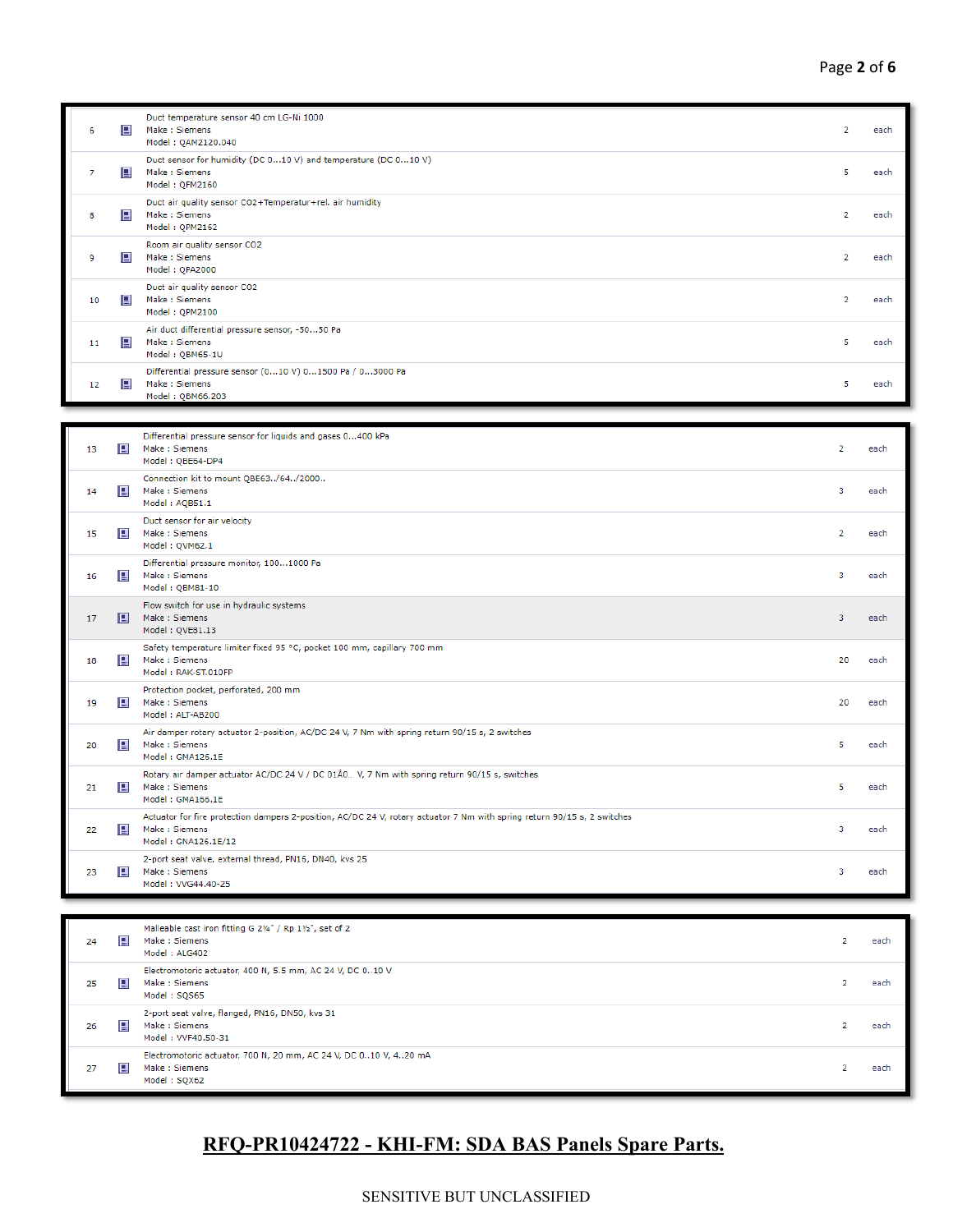| 28 | 目 | 2-port seat valve, flanged, PN16, DN50, kvs 40<br>Make: Siemens<br>Model: VVF40.50-40                                  | $\overline{2}$ | each |
|----|---|------------------------------------------------------------------------------------------------------------------------|----------------|------|
| 29 | 旧 | 2-port seat valve, flanged, PN16, DN65, kvs 49<br>Page: 5 of 11<br>Make: Siemens<br>Model: VVF40.65-49                 | $\overline{2}$ | each |
| 30 | 目 | Butterfly valve, flange, PN6/10/16, DN150, kvs 2100, tight shutoff<br>Make: Siemens<br>Model: VKF46.150                | $\overline{2}$ | each |
| 31 | 目 | Electromotoric actuator 100 Nm, 90°, AC 230 V, 3P<br>Make: Siemens<br>Model: SQL36E65                                  | $\overline{2}$ | each |
| 32 | 目 | Double auxiliary switch for SQL36E<br>Make: Siemens<br>Model: ASC36                                                    | $\overline{2}$ | each |
| 33 | 目 | System controller for the integration<br>Make: Siemens<br>Model: PXC00-U                                               | $\mathbf{1}$   | each |
| 34 | 目 | Extension module for RS232 and RS485, up to 100 data points<br>Make: Siemens<br>Model: PXA30-RS                        | $\overline{2}$ | each |
| 35 | 目 | Extension module for RS232 and RS485, up to 400 data points<br>Make: Siemens<br>Model: PXA30-RS1                       | $\overline{2}$ | each |
| 36 | 目 | Electronic room temperature controller for 2-pipe fan coil units with electric heater<br>Make: Siemens<br>Model: RCC20 | 3              | each |
| 37 | 目 | 2-port zone valve, internally threaded, PN16, DN15, kvs 2<br>Make: Siemens<br>Model: VVI46.15                          | 12             | each |
| 38 | 8 | 2-port zone valve, internally threaded, PN16, DN20, kvs 3.5<br>Make: Siemens<br>Model: VVI46.20                        | 6              | each |
| 39 | 目 | 2-port zone valve, internally threaded, PN16, DN25, kvs 5<br>Make: Siemens<br>Model: VVI46.25                          | 15             | each |
| 40 | 日 | Electrothermal actuator, 105 N, AC 230 V, 1.2 m, 2P<br>Make: Siemens<br>Model: STA21                                   | Δ              | each |

| 41 | IВ | Electromotoric actuator, 300 N, 5.5 mm, AC 230 V, 3P<br>Make: Siemens<br>Model: SSC31                                |    | each |
|----|----|----------------------------------------------------------------------------------------------------------------------|----|------|
| 42 | 日  | Electronic room temperature controller for 2-pipe fan coil units<br>Make: Siemens<br>Page: 7 of 11<br>Model: RCC10.1 | 30 | each |
| 43 | 目  | Electronic room temperature controller for 2-pipe fan coil units<br>Make: Siemens<br>Model: RCC60.1                  |    | each |
| 44 | 目  | 2-port seat valve, external thread, PN16, DN25, kvs 6.3<br>Make: Siemens<br>Model: VVP45.25-6.3                      | з  | each |
| 45 | 目  | Malleable cast iron fitting G 11/4" / Rp 3/4", set of 2<br>Make: Siemens<br>Model: ALG202                            |    | each |
| 46 | 目  | 2-port seat valve, external thread, PN16, DN25, kvs 10<br>Make: Siemens<br>Model: VVP45.25-10                        | R  | each |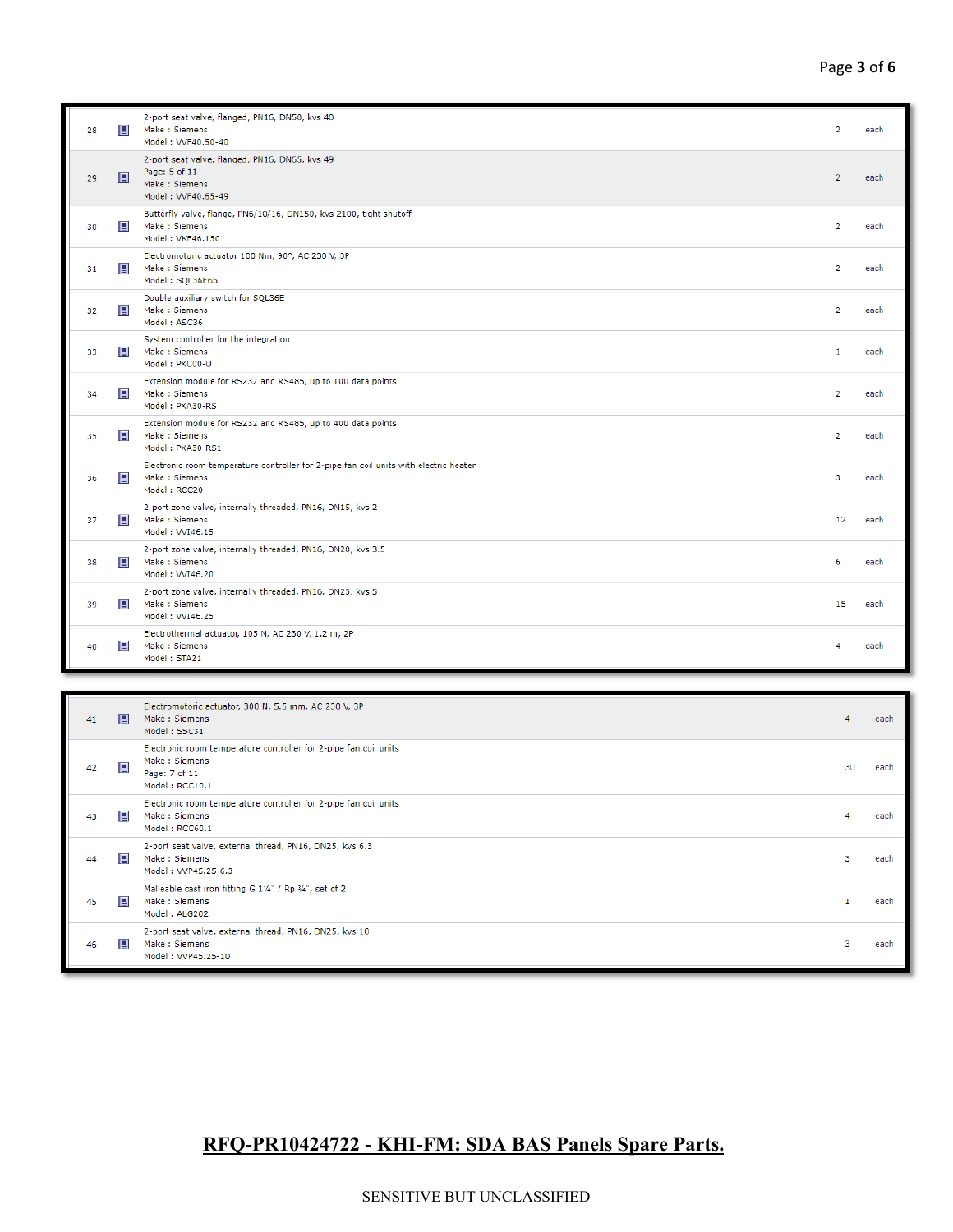| 47 | 日 | Malleable cast iron fitting G 11/2" / Rp 1", set of 2<br>Make: Siemens<br>Model: ALG252 | $\mathbf{1}$   | each |
|----|---|-----------------------------------------------------------------------------------------|----------------|------|
| 48 | 目 | Diff. Pressure Switch, Air Relay 20300Pa<br>Make: Siemens<br>Model: QBM81-3             | $\overline{2}$ | each |
| 49 | 目 | Current Switch Adjustable Solid Core<br>Make: Siemens<br>Model: PM-H708                 | 10             | each |
| 50 | 目 | Siemens LON TAC Room Sensor<br>Make: Siemens<br>Model: 550-187A                         | $\overline{2}$ | each |
| 51 | 目 | VAV Electric Co.Coil 24 Volts<br>Make: Siemens<br>Model: W92S7A22-24                    | 10             | each |
| 52 | 日 | BAS BACnet Router IP-LON Talk<br>Make: Siemens<br>Model: MSTP PXG3.L                    | з              | each |
| 53 | 目 | Siemens SSC 81.5U<br>Make: Siemens<br>Model: SSC 81.5U                                  | 3              | each |
| 54 | 目 | Damper Actuator 24Volts<br>Make: Siemens<br>Model: GMA 126.1U                           | 5              | each |
| 55 | 日 | Damper Actuator 24Volts<br>Make: Siemens<br>Model: GND 126.1U                           | 5              | each |
| 56 | 目 | <b>QVE 1901U</b><br>Make: Siemens<br>Model: QVE 1901U                                   | $\overline{2}$ | each |
| 57 | 日 | GMA166.1U<br>Make: Siemens<br>Model: GMA166.1U                                          | 4              | each |
| 58 | 目 | T.A.C TS-6821<br>Make: Siemens<br>Model: T.A.C TS-6821                                  | $\overline{2}$ | each |
| 59 | 目 | QAM2021.020<br>Make: Siemens<br>Model: QAM2021.020                                      | 3              | each |

#### **Prices:**

Firm Fixed Price.

**TAX:** Your prices shall be duty/tax free. U.S. Consulate General Karachi will neither deduct nor pay any tax for this service.

#### **Inspection & Acceptance:**

A Government representative will inspect the service(s) delivered to determine the quality and acceptability. Substandard services/products shall be unacceptable at vendor's expense.

#### **Payment Terms:**

Payment will be made within 30 days through Electronic Funds Transfer (EFT) upon complete delivery to the US Consulate General, Karachi and submission of legitimate invoice to Financial Section after delivery, and submission of receipt.

#### **SUBMISSION OF INVOICE:**

Each invoice shall include vendor invoice number, purchase order/contract number, date issued, brief description of supplies/services provided, quantities, unit and total price, and signed by the signing authority.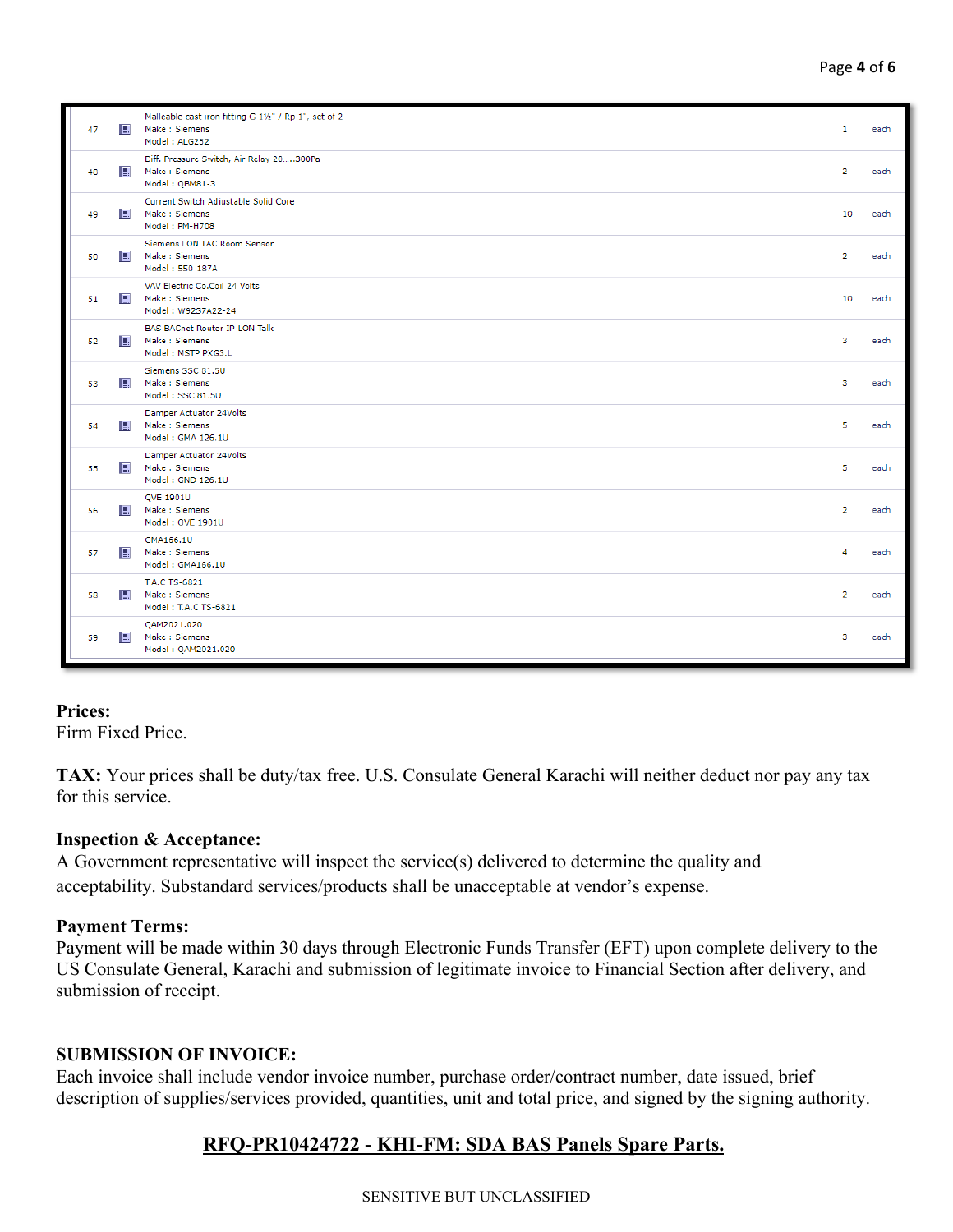Invoices must be routed to:

- 1. One original invoice in pdf format to the Financial Management Center to KarachiFMCInvoices@state.gov
- 2. One copy clearly marked "DUPLICATE Copy for Proc & Contracting. Krcproc@state.gov

Although email is the preferred method, invoices may also be submitted by mail (do not send electronically if you mail the invoice to the following address to avoid duplication):

Karachi Fiscal Office U.S. Consulate General Plot No- 3, 4, 5, New TPX Are Mai Kolachi Road Karachi

For payment related queries contractor will contact Karachi Fiscal Office KarachiFMCInquiries@state.gov. Contracting Officer takes no responsibility for payment and/or associated queries.

#### **Delivery term: 2 months ARO to the**

U.S. Consulate General Plot No- 3, 4, 5, New TPX Are Mai Kolachi Road Karachi

#### **Contract Clauses:**

FAR & DOSAR (attached) clauses will apply to this purchase order. These clauses can be accessed through following link:

http://aopepd.a.state.gov/Content/documents/overseas\_comm-item-fac-2005-36.docx

52.249-2 Termination for Convenience of the Government (Fixed-Price)

(MAY 2004) Alternate I (APR 1984)

52.212-4 Contract Terms and Conditions--Commercial Items (May 2015)

52.212-5 Contract Terms and Conditions Required to Implement Statutes or Executive Orders--Commercial Items (Feb 2016)